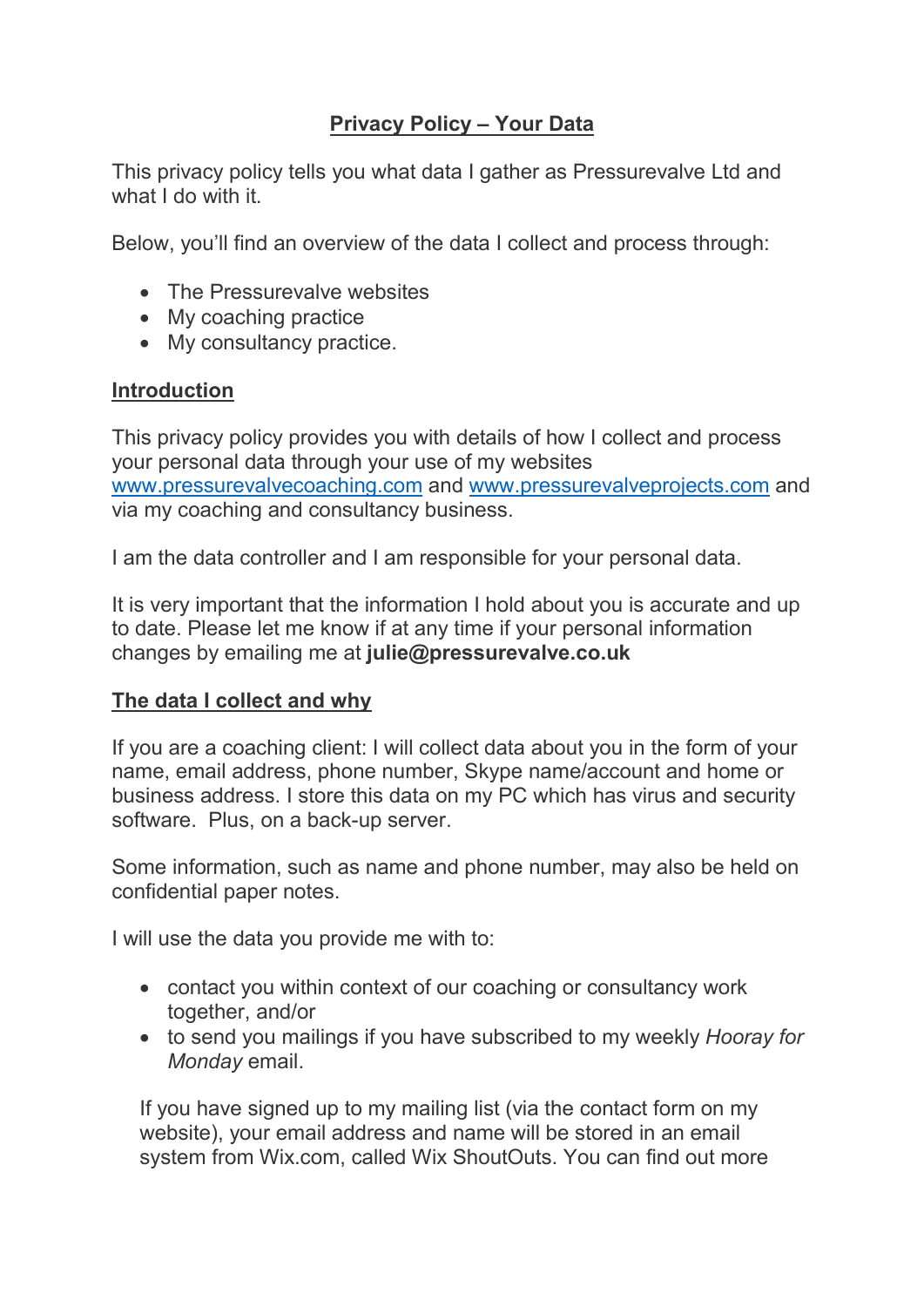about how Wix looks after your data here: https://www.wix.com/about/privacy

You will not be added to any other email lists within Wix ShoutOuts or elsewhere, unless you subscribe to them yourself.

I will never share your personal data with any third party for their own marketing purposes.

You can ask me to stop sending you emails at any time by following the unsubscribe links in my emails sent to you or by emailing me at julie@pressurevalve.co.uk at any time.

While using my website, I may collect information about you, such as your IP address, details about your browser (i.e Safari, Chrome), the amount of time you spend on the pages of my website, your page views and navigation paths, details about the number of times you use my website, time zone settings and the devices you use to access my website. The source of this data is from Google Analytics. I process this data to analyse your use of my website and to understand the effectiveness of my marketing.

I do not collect any sensitive data about you. Sensitive data refers to data that includes details about your race or ethnicity, religious or philosophical beliefs, sexual orientation, political opinions, trade union membership, information about your health and genetic and biometric data.

If you opt out of receiving marketing communications, this opt-out does not apply to personal data provided as a result of other transactions, such as purchases of online products or coaching services.

## Links on my website and emails, to third-party sites

This website and my emails may include links to third-party websites, plugins and applications. Clicking on those links or enabling those connections may allow third parties to collect or share data about you. I do not control these third-party websites and I am not responsible for their privacy statements. When you leave my website, I encourage you to read the privacy notice of every website you visit.

## Other people I may need to share your personal data with

From time to time, I may have to share your personal data with the parties set out below: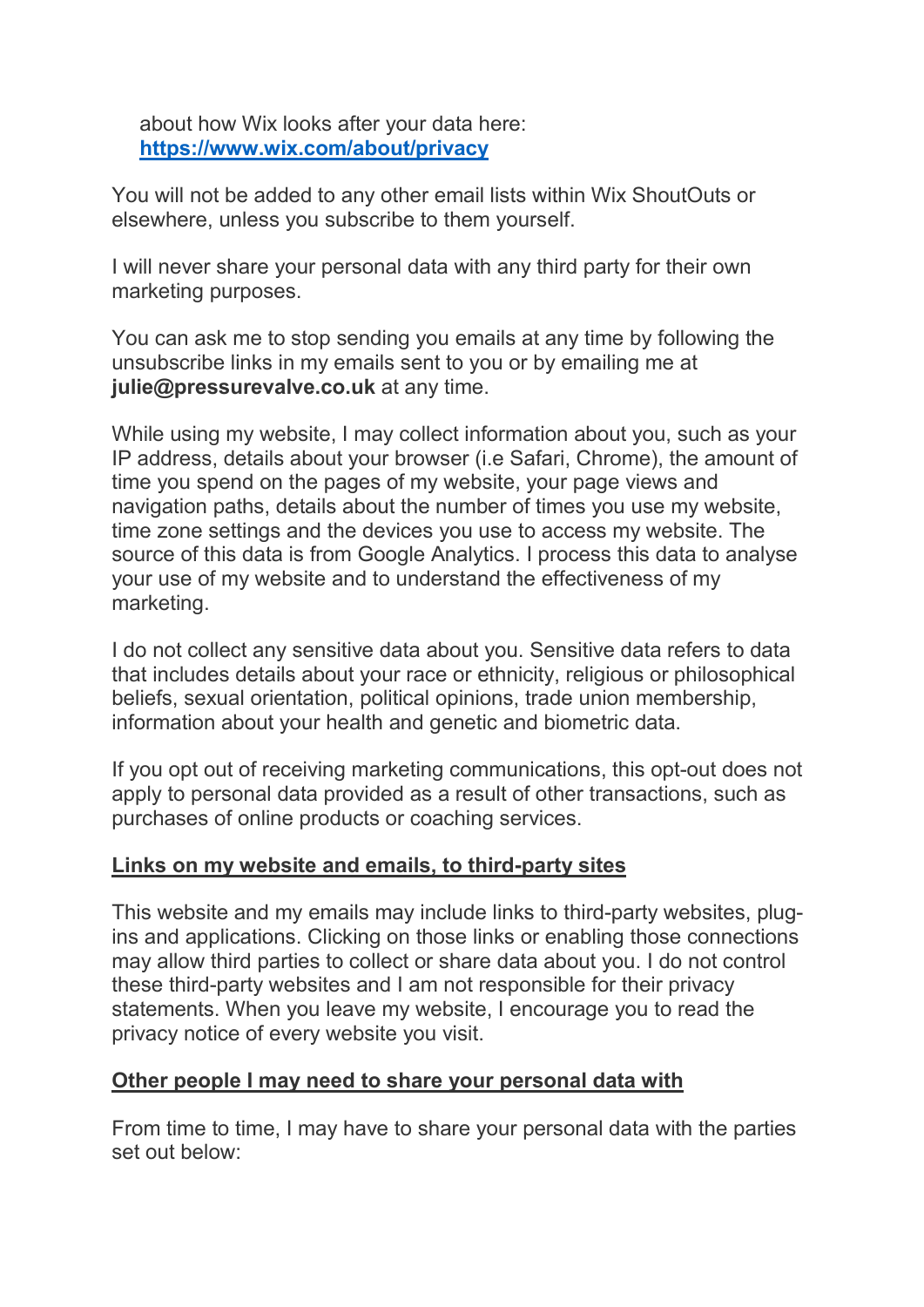- Professional advisers including lawyers, accountants and insurers.
- Professional coaching bodies and qualification boards that require me to evidence my coaching hours.

I require all third parties to whom I transfer your data to, to respect the security of your personal data and to treat it in accordance with the law. I only allow such third parties to process your personal data for specified purposes and in accordance with my instructions.

#### What happens with your data, plus how long I hold it for

I will only keep hold of your personal data for as long as necessary to fulfil the purposes I collected it for, including for the purposes of satisfying any legal, accounting, or reporting requirements.

For tax purposes the law requires me to keep basic information about my clients (including contact information, financial and transaction data) for six years after they stop being clients.

In some circumstances I may anonymise your personal data for research or statistical purposes in which case I may use this information indefinitely without further notice to you.

## Your legal rights

Under data protection laws you have rights in relation to your personal data that include the right to request access, correction, erasure and restriction.

You can see more about these rights at: https://ico.org.uk/for-organisations/guide-to-the-general-data-protectionregulation-gdpr/individual-rights/

If you wish to exercise any of the rights set out above, please email me at julie@pressurevalve.co.uk

You will not have to pay a fee to access your personal data (or to exercise any of the other rights). However, I may charge a reasonable fee if your request is clearly unfounded, repetitive or excessive or may refuse to comply with your request in these circumstances.

I may need to request specific information from you to help me confirm your identity and ensure your right to access your personal data (or to exercise any of your other rights). This is a security measure to ensure that personal data is not disclosed to any person who has no right to receive it. I may